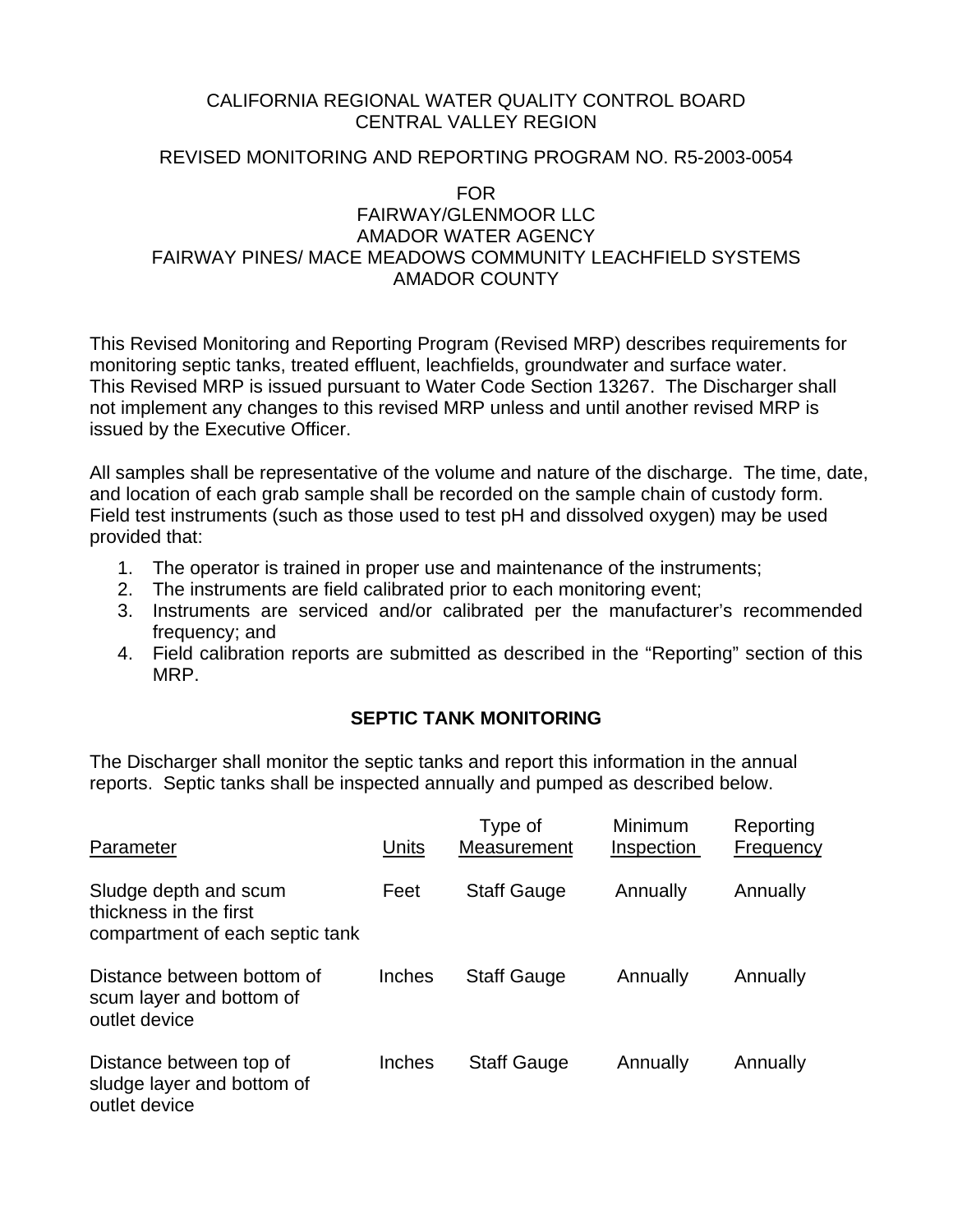REVISED MONITORING AND REPORTING PROGRAM NO. R5-2003-0054 2 FAIRWAY/GLENMOOR LLC AMADOR WATER AGENCY FAIRWAY PINES/ MACE MEADOWS COMMUNITY LEACHFIELD SYSTEMS AMADOR COUNTY

The Discharger shall retain records of each inspection, by street address, noting the date, measured readings and calculations, and calculated projection of whether the limits of Discharge Specification B.9 will be exceeded before the next reading. The Discharger shall also record when cleaning is required, the date of notice to the homeowner, the condition of the tank, and the date that cleaning or repair occurred and by whom. Copies of the Liquid Waste Hauler manifests shall be retained for review as with any other record concerning documentation of compliance with the Order.

### **PUMP STATION MONITORING**

The Discharger shall conduct monthly inspections of automated systems related to the operation of wastewater pump stations, and shall include the observations made in the monthly monitoring reports.

### **EFFLUENT MONITORING**

The Discharger shall conduct effluent monitoring of the wastewater entering each leachfield. Wastewater samples shall be collected from each leachfield dosage siphon. Grab samples are considered adequate to represent the effluent. Effluent monitoring shall include, at a minimum, the following:

| Constituents                   | Units | <u>Type of</u><br>Sample | Sampling<br>Frequency | Reporting<br><b>Frequency</b> |
|--------------------------------|-------|--------------------------|-----------------------|-------------------------------|
| Flow to each leachfield        | gpd   | Meter                    | Monthly               | Monthly                       |
| <b>Total Dissolved Solids</b>  | mq/L  | Grab                     | Quarterly             | Quarterly <sup>2</sup>        |
| Nitrates as Nitrogen           | mq/L  | Grab                     | Quarterly             | Quarterly <sup>2</sup>        |
| <b>Total Kjeldahl Nitrogen</b> | mg/L  | Grab                     | Quarterly             | Quarterly <sup>2</sup>        |
| Standard Minerals <sup>1</sup> | mg/L  | Grab                     | Annually              | Annually                      |

<sup>1</sup> Standard Minerals shall include, at a minimum, the following elements and compounds: Barium, Boron, Calcium, Iron, Magnesium, Manganese, Sodium, Potassium, Chloride, Sulfate, Total Alkalinity (including alkalinity series), and Hardness. 2

 $2$  Quarterly results shall be reported in the Monthly Monitoring Report for the month during which sampling occurs.

### **DESIGNATED DISPOSAL AREA MONITORING**

The Discharger shall conduct a visual inspection of the leachfields on a monthly basis. Results shall be recorded and submitted with the monthly monitoring report. Evidence of surfacing wastewater, erosion, field saturation, runoff, or the presence of nuisance conditions shall be noted in the report. If surfacing water is found, then a sample shall be collected and tested for total coliform organisms and total dissolved solids. In addition to the visual inspections, monitoring of the leachfields shall include the following: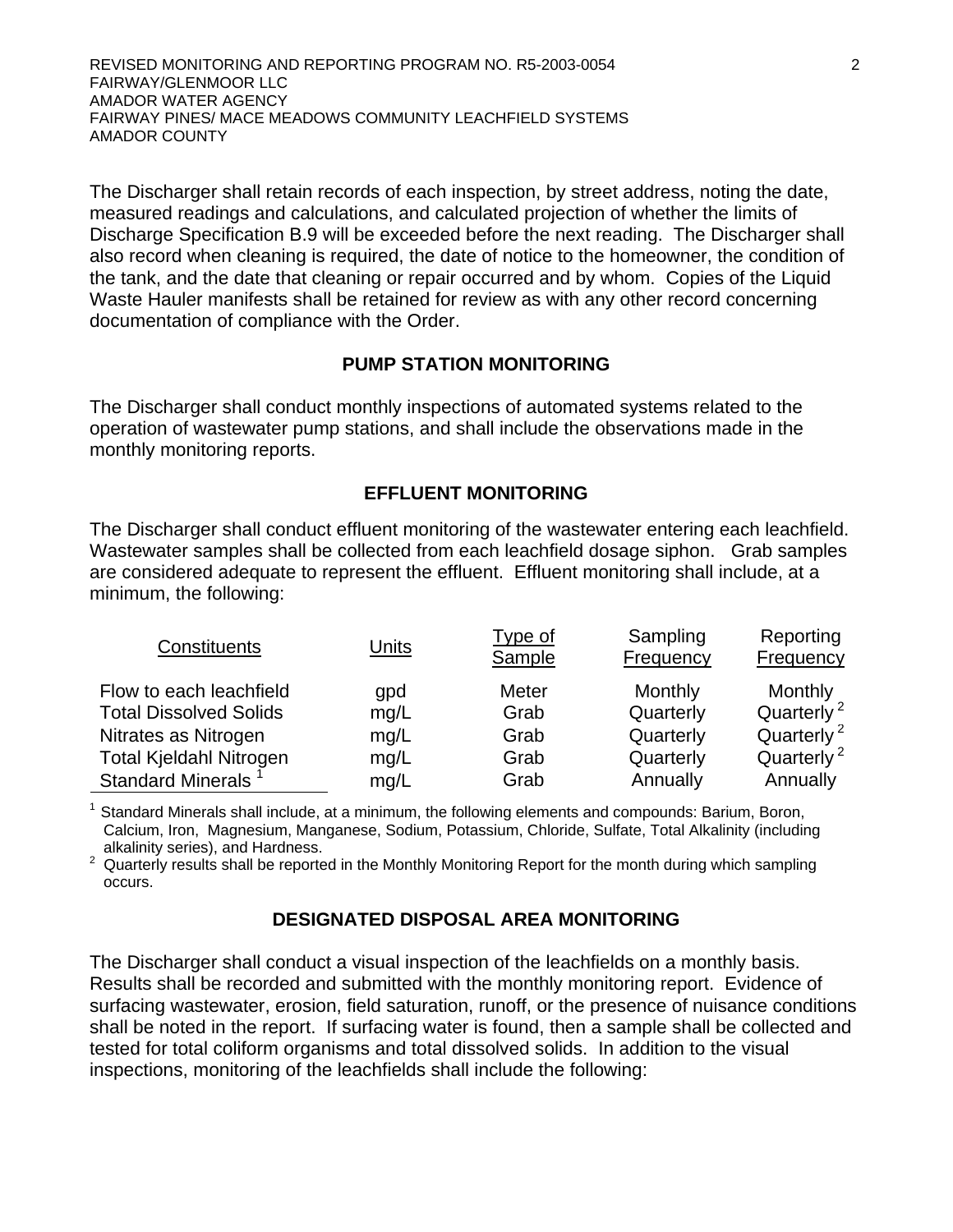#### REVISED MONITORING AND REPORTING PROGRAM NO. R5-2003-0054 3 FAIRWAY/GLENMOOR LLC AMADOR WATER AGENCY FAIRWAY PINES/ MACE MEADOWS COMMUNITY LEACHFIELD SYSTEMS AMADOR COUNTY

| Constituent                       | Units         | Type of<br>Sample | Sampling<br>Frequency                    | Reporting<br>Frequency                   |
|-----------------------------------|---------------|-------------------|------------------------------------------|------------------------------------------|
| Application Rate <sup>1</sup>     | gal/acre•day  | Calculated        | Monthly                                  | Monthly                                  |
| Leachline Riser<br>Inspection $2$ | <b>Inches</b> | Measurement       | Bi-monthly<br>(every other<br>month) $3$ | Bi-monthly<br>(every other<br>month) $4$ |

 $1$  The application rate for each leachfield.

 $2$  The Amador Water Agency shall measure the depth of any ponded wastewater in each inspection riser. The Discharger shall provide the depth of each disposal trench and the corresponding depth of soil remaining between the ponded wastewater and the surface.

 $3$  Amador Water Agency shall measure and record the distance from the surface of the liquid in the observation port to the surface of the ground, at least once every two months, and once every month after the accumulation of the first five inches of rain in the winter.

<sup>4</sup> Bi-monthly results shall be reported in the Monthly Monitoring Report for the month during which sampling occurs.

### **GROUNDWATER MONITORING**

Groundwater samples shall be collected from each groundwater monitoring well in accordance with an approved groundwater sampling plan. Prior to sampling, depth to groundwater shall be measured to the nearest 0.01 feet. Water table elevations shall be calculated and used to determine groundwater gradient and flow direction. Samples shall be collected and analyzed using EPA methods or other methods approved by the Central Valley Water Board. Groundwater monitoring shall include, at a minimum, the following:

| Units      | Type of<br>Sample | Sampling and<br>Reporting<br>Frequency |
|------------|-------------------|----------------------------------------|
| 0.01 Feet  | Measurement       | Semi-annually <sup>4</sup>             |
|            |                   | Semi-annually <sup>4</sup>             |
| S.U.       | Grab              | Semi-annually <sup>4</sup>             |
| mg/L       | Grab              | Semi-annually <sup>4</sup>             |
| mg/L       | Grab              | Semi-annually <sup>4</sup>             |
| MPN/100 ml | Grab              | Semi-annually <sup>4</sup>             |
| mg/L       | Grab              | Annually <sup>5</sup>                  |
|            | 0.01 Feet         | Calculated                             |

 $1$  Groundwater elevation shall be based on depth-to-water using a surveyed measuring point elevation on the well and a surveyed reference elevation.

 $2$  Using a minimum of 15 tubes or three dilutions

 $3$  Standard Minerals shall include, at a minimum, the following elements and compounds: Barium, Boron, Calcium, Chloride, Iron, Manganese, Magnesium, Potassium, Sodium, Sulfate, Total Alkalinity (including alkalinity series), and Hardness.<br>4 Somi annual groundwater monite

<sup>4</sup> Semi-annual groundwater monitoring shall occur in the first and the third quarter of each calendar year.<br><sup>5</sup> Annual groundwater monitoring shall occur in the first quarter of each calendar year.

<sup>5</sup> Annual groundwater monitoring shall occur in the first quarter of each calendar year.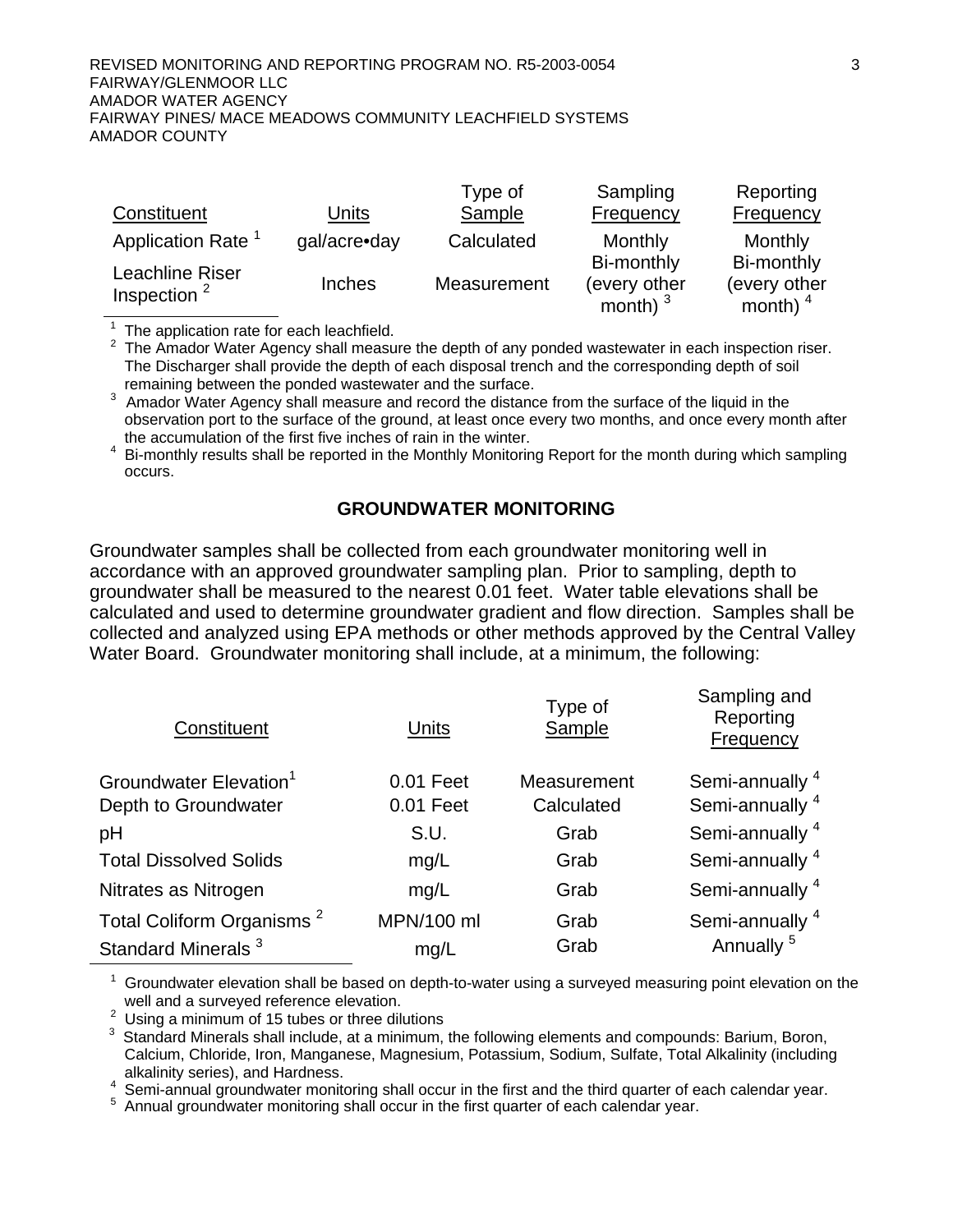# **MISERY CREEK MONITORING**

At least once per month, the Discharger shall monitor (visually inspect) downgradient from the leachfields, between the leachfields and Misery Creek, and along the bank of Misery Creek for evidence of surfacing leachate and wastewater discharges to Misery Creek. The Discharger shall determine whether surfacing liquids are leachate by results of laboratory analyses of samples retrieved of the liquids. If surfacing liquid is observed at any time within a distance of 100 feet downslope from any leachfield sector, and not more than 0.5 inches of rainfall has fallen on the site within the previous 24 hours, the surfacing liquid shall be sampled and analyzed for total coliform, TDS, and MBAS (foaming agents).

## **REPORTING**

In reporting monitoring data, the Discharger shall arrange the data in tabular form so that the date, sample type (e.g., effluent, leachfield, etc.), and reported analytical result for each sample are readily discernible. The data shall be summarized in such a manner to clearly illustrate compliance with waste discharge requirements and spatial or temporal trends, as applicable. The results of any monitoring done more frequently than required at the locations specified in the Monitoring and Reporting Program shall be reported in the next scheduled monitoring report.

# **A. Monthly Monitoring Reports**

Monthly reports shall be submitted to the Regional Board on the **1st day of the second month following sampling** (i.e. the January Report is due by 1 March). At a minimum, the reports shall include:

- 1. Results of effluent, designated disposal area, and Misery Creek monitoring;
- 2. A comparison of monitoring data to the discharge specifications and an explanation of any violation of those requirements. Data shall be presented in tabular format;
- 3. If requested by staff, copies of laboratory analytical report(s); and
- 4. A calibration log verifying calibration of all hand held monitoring instruments and devices used to comply with the prescribed monitoring program.

## **B. Semi-Annual Monitoring Reports**

The semi-annual monitoring reports shall be submitted to the Central Valley Water Board by the **1st day of May and October** each year.

As required by the California Business and Professions Code Sections 6735, 7835, and 7835.1, all Groundwater Monitoring Reports shall be prepared under the direct supervision of a Registered Engineer or Geologist and signed by the registered professional.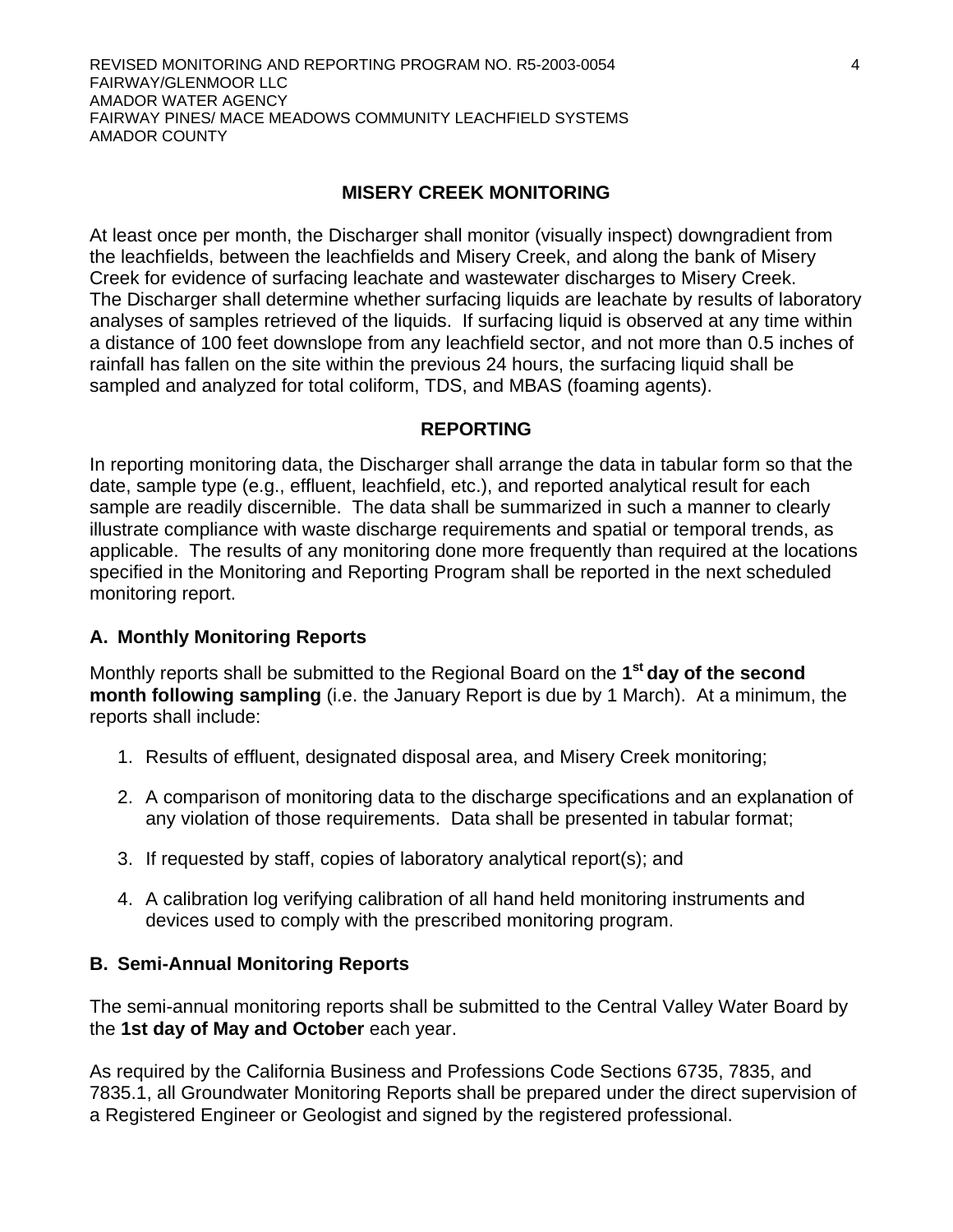The semi-annual reports shall include the following:

- 1. Results of groundwater monitoring;
- 2. A narrative description of all preparatory, monitoring, sampling, and analytical testing activities for groundwater monitoring. The narrative shall be sufficiently detailed to verify compliance with the WDRs, this Revised MRP, and the Standard Provisions and Reporting Requirements. The narrative shall be supported by field logs for each well documenting depth to groundwater and method of sampling;
- 3. Calculation of groundwater elevations, an assessment of the groundwater flow direction and gradient on the date of measurement, comparison to previous flow direction and gradient data, and discussion of seasonal trends, if any;
- 4. A narrative discussion of the analytical results for all groundwater and locations monitored, including spatial and temporal trends, with reference to summary data tables, graphs, and appended analytical reports (as applicable);
- 5. Summary data tables of historical and current groundwater table elevations and analytical results;
- 6. A comparison of monitoring data to the groundwater limitations and an explanation of any violation of those requirements;
- 7. A scaled map showing relevant structures and features of the facility, the locations of monitoring wells and any other sampling stations, and groundwater elevation contours referenced to mean sea level datum; and
- 8. Copies of laboratory analytical report(s) for groundwater monitoring.

## **C. Annual Report**

An Annual Report shall be submitted to the Central Valley Water Board by **1 February** each year. The Annual Report shall include the following:

- 1. Results of the septic tank, effluent, and groundwater annual monitoring;
- 2. Tabular and graphical summaries of all data collected during the year;
- 3. A digital database (Microsoft Excel) containing historic groundwater data;
- 4. An evaluation of the groundwater quality beneath the leachfield area;
- 5. A description of any activity to control vegetation in the leachfield area;
- 6. The results of the inspection, and if necessary, the maintenance activities performed on the stormwater diversion ditch;